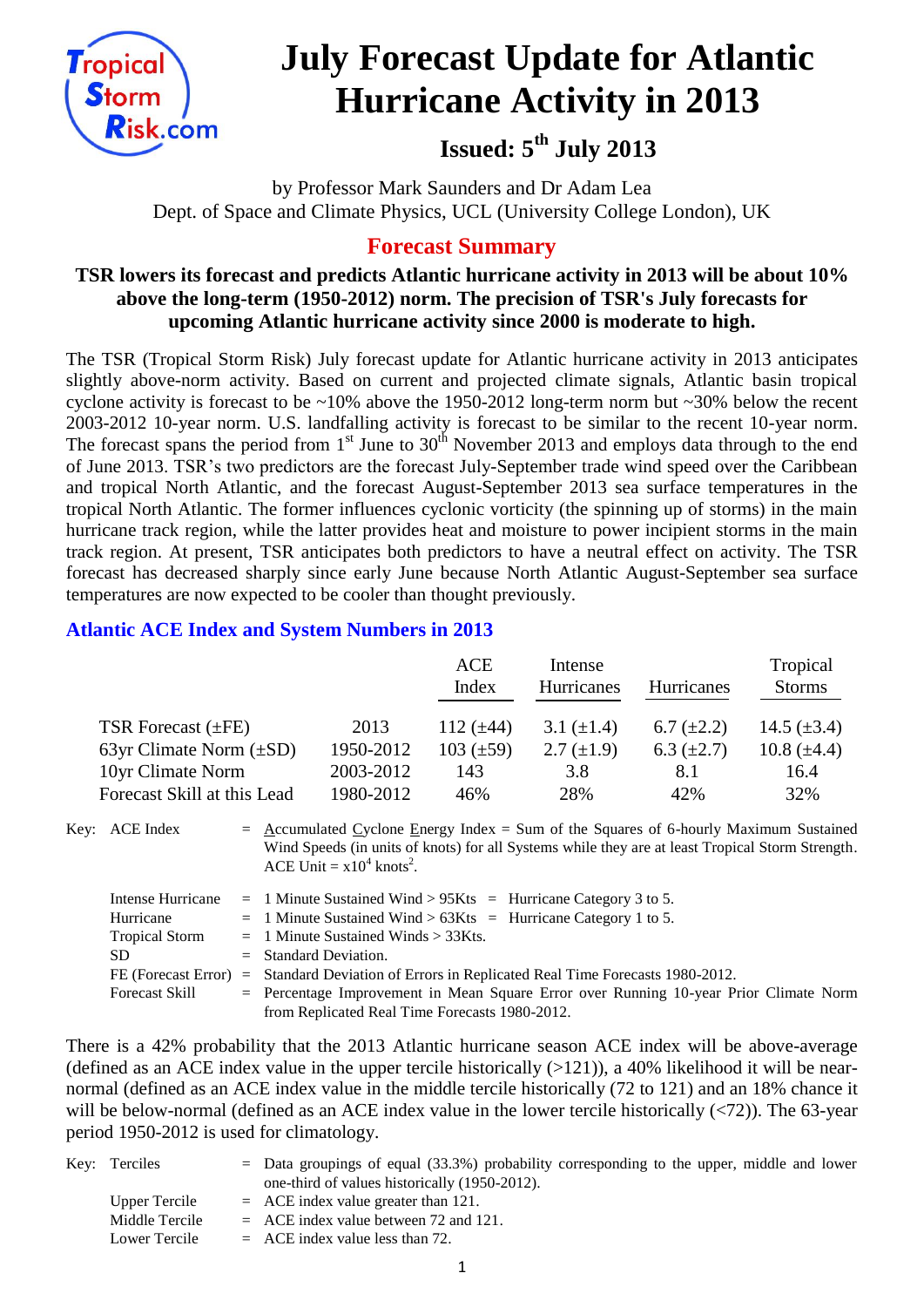#### **ACE Index & Numbers Forming in the MDR, Caribbean Sea and Gulf of Mexico in 2013**

|                              |           | <b>ACE</b><br>Index | Intense<br>Hurricanes | <b>Hurricanes</b> | Tropical<br><b>Storms</b> |
|------------------------------|-----------|---------------------|-----------------------|-------------------|---------------------------|
| TSR Forecast $(\pm FE)$      | 2013      | $88 (\pm 42)$       | 2.7 $(\pm 1.3)$       | 4.8 $(\pm 1.7)$   | $9.2 \ (\pm 2.4)$         |
| 63yr Climate Norm $(\pm SD)$ | 1950-2012 | $81 (\pm 58)$       | 2.4 $(\pm 1.8)$       | 4.4 $(\pm 2.5)$   | 7.4 $(\pm 3.5)$           |
| 10yr Climate Norm            | 2003-2012 | 119                 | 3.4                   | 6.2               | 11.1                      |
| Forecast Skill at this Lead  | 1980-2012 | 47%                 | 38%                   | 56%               | 55%                       |

The Atlantic hurricane Main Development Region (MDR) is the region  $10^{\circ}$ N-20<sup>o</sup>N, 20<sup>o</sup>W-60<sup>o</sup>W between the Cape Verde Islands and the Caribbean Lesser Antilles. A storm is defined as having formed within this region if it reached at least tropical depression status while in the area.

There is a 42% probability that the 2013 Atlantic hurricane season ACE index will be above-average (defined as an ACE index value in the upper tercile historically (>96)), a 43% likelihood it will be nearnormal (defined as an ACE index value in the middle tercile historically (44 to 96) and a 15% chance it will be below-normal (defined as an ACE index value in the lower tercile historically (<44)). The 63-year period 1950-2012 is used for climatology.

#### **USA Landfalling ACE Index and Numbers in 2013**

|                              |           | <b>ACE</b>      |                   | Tropical        |  |  |
|------------------------------|-----------|-----------------|-------------------|-----------------|--|--|
|                              |           | Index           | <b>Hurricanes</b> | <b>Storms</b>   |  |  |
| TSR Forecast $(\pm FE)$      | 2013      | 2.8 $(\pm 2.0)$ | $1.8 (\pm 1.5)$   | 4.1 $(\pm 2.1)$ |  |  |
| 63yr Climate Norm $(\pm SD)$ | 1950-2012 | 2.4 $(\pm 2.2)$ | $1.5 \ (\pm 1.4)$ | 3.1 $(\pm 2.0)$ |  |  |
| 10yr Climate Norm            | 2003-2012 | 2.9             | 1.8               | 3.9             |  |  |
| Forecast Skill at this Lead  | 1980-2012 | 10%             | 13%               | 7%              |  |  |

| Key: ACE Index                                  | $=$ Accumulated Cyclone Energy Index $=$ Sum of the Squares of hourly Maximum<br>Sustained Wind Speeds (in units of knots) for all Systems while they are at least<br>Tropical Storm Strength and over the USA Mainland (reduced by a factor of 6).<br>ACE Unit = $x10^4$ knots <sup>2</sup> . |
|-------------------------------------------------|------------------------------------------------------------------------------------------------------------------------------------------------------------------------------------------------------------------------------------------------------------------------------------------------|
| Landfall Strike Category<br><b>USA Mainland</b> | $=$ Maximum 1 Minute Sustained Wind of Storm Directly Striking Land.<br>$=$ Brownsville (Texas) to Maine                                                                                                                                                                                       |

USA landfalling intense hurricanes are not forecast since we have no skill at any lead.

There is a 55% probability that in 2013 the USA landfalling ACE index will be above average (defined as a USA ACE index value in the upper tercile historically (>2.54)), a 24% likelihood it will be near-normal (defined as a USA ACE index value in the middle tercile historically (1.15 to 2.54)) and a 21% chance it will be below-normal (defined as a USA ACE index value in the lower tercile historically  $(\langle 1.15 \rangle)$ . The 63-year period 1950-2012 is used for climatology.

#### **Caribbean Lesser Antilles Landfalling Numbers in 2013**

|                              |           | <b>ACE</b><br>Index | Intense<br>Hurricanes | <b>Hurricanes</b> | Tropical<br><b>Storms</b> |
|------------------------------|-----------|---------------------|-----------------------|-------------------|---------------------------|
| TSR Forecast $(\pm FE)$      | 2013      | 1.4 $(\pm 1.8)$     | $0.3 \ (\pm 0.3)$     | $0.6 (\pm 0.6)$   | 1.4 $(\pm 0.9)$           |
| 63yr Climate Norm $(\pm SD)$ | 1950-2012 | 1.3 $(\pm 2.0)$     | $0.2 \ (\pm 0.5)$     | $0.5 \ (\pm 0.7)$ | 1.1 $(\pm 1.0)$           |
| 10yr Climate Norm            | 2003-2012 | 1.0                 | 0.1                   | 0.5               | 1.3                       |
| Forecast Skill at this Lead  | 1980-2012 | 19%                 | 12%                   | 27%               | 16%                       |

Key:  $ACE Index = Accumulated Cyclone Energy Index = Sum of the Squares of hourly Maximum$ Sustained Wind Speeds (in units of knots) for all Systems while they are at least Tropical Storm Strength and over the USA Mainland (reduced by a factor of 6). ACE Unit =  $x10^4$  knots<sup>2</sup>.

Landfall Strike Category = Maximum 1 Minute Sustained Wind of Storm Directly Striking Land.

Lesser Antilles  $=$  Island Arc from Anguilla to Trinidad Inclusive.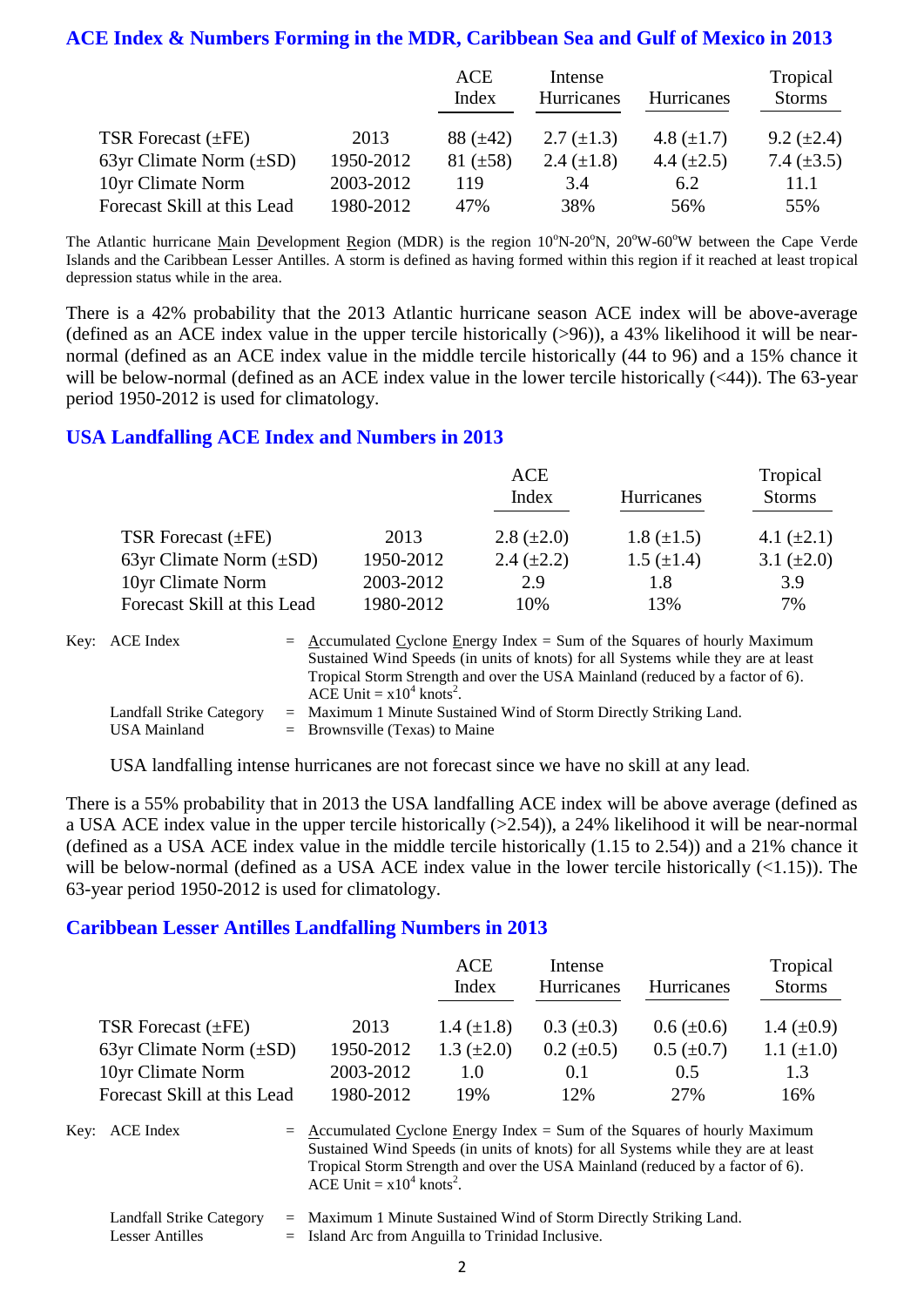### **Key Predictors for 2013**

The key factors behind the TSR forecast for a slightly above-average hurricane season in 2013 are the anticipated near-neutral effect of the July-September forecast trade wind at 925mb height over the Caribbean Sea and tropical North Atlantic region  $(7.5^{\circ}N - 17.5^{\circ}N, 30^{\circ}W - 100^{\circ}W)$ , and of August-September forecast sea surface temperature (SST) for the Atlantic MDR ( $10^{\circ}N - 20^{\circ}N$ ,  $20^{\circ}W - 60^{\circ}W$ ). The current forecasts for these predictors are  $0.04 \pm 0.61$  ms<sup>-1</sup> stronger than normal (1980-2012 climatology) and  $0.10\pm0.17^{\circ}$ C cooler than normal (1980-2012 climatology). For comparison, June's values for these two predictors were  $0.42\pm0.79$  ms<sup>-1</sup> weaker than normal (1980-2012 climatology) and  $0.19\pm0.23^{\circ}$ C warmer than normal (1980-2012 climatology). The drop in forecast August-September MDR SST anomalies from  $0.19^{\circ}$ C in June to  $-0.10^{\circ}$ C in July is the largest drop in forecast MDR SSTs at this lead time since TSR forecasts were first issued in 1998. The drop is due to cooling of the tropical north Atlantic between May and June. If the July forecast verified, the August-September MDR SST would be the coolest since 2007. The July-September 2013 trade wind prediction is based on an expectation of neutral ENSO conditions in August-September 2013 as forecast by an in-house multiensemble extension of the Knaff and Landsea (1997) ENSO-CLIPER model (Lloyd-Hughes et al, 2004). The forecast skills for these predictors at this lead are 59% and 75% respectively.

#### **The Precision of Seasonal Hurricane Forecasts**

The figure below displays the seasonal forecast skill as a function of lead time for predicting the number of North Atlantic hurricanes. Skill is displayed for the most recent 10-year period 2003-2012 and is shown for three forecast centres: TSR, NOAA (National Oceanic and Atmospheric Administration) and CSU (Colorado State University). The TSR skills below differ from those on page 1 as the latter are computed for the 33-year period 1980-2012.

Forecast precision is assessed using the Mean Square Skill Score (MSSS) which is the percentage improvement in mean square error over a climatology forecast. Positive skill indicates that the model performs better than climatology, while a negative skill indicates that it performs worse than climatology. Two different climatologies are used: a fixed 50-year (1950-1999) climatology and a running prior 10 year climate norm.

It should be noted that NOAA does not issue seasonal hurricane outlooks before late May and that CSU stopped providing quantitative extended-range hurricane outlooks from the prior December in 2011. It is clear from the figure that there is little skill in forecasting the upcoming number of hurricanes from the previous December. Skill climbs slowly as the hurricane season approaches with good skill levels being achieved from early August. The precision of the TSR July forecasts 2003-2012 is moderate and of similar quality to those issued by CSU and NOAA.



#### **Month of Forecast Issue**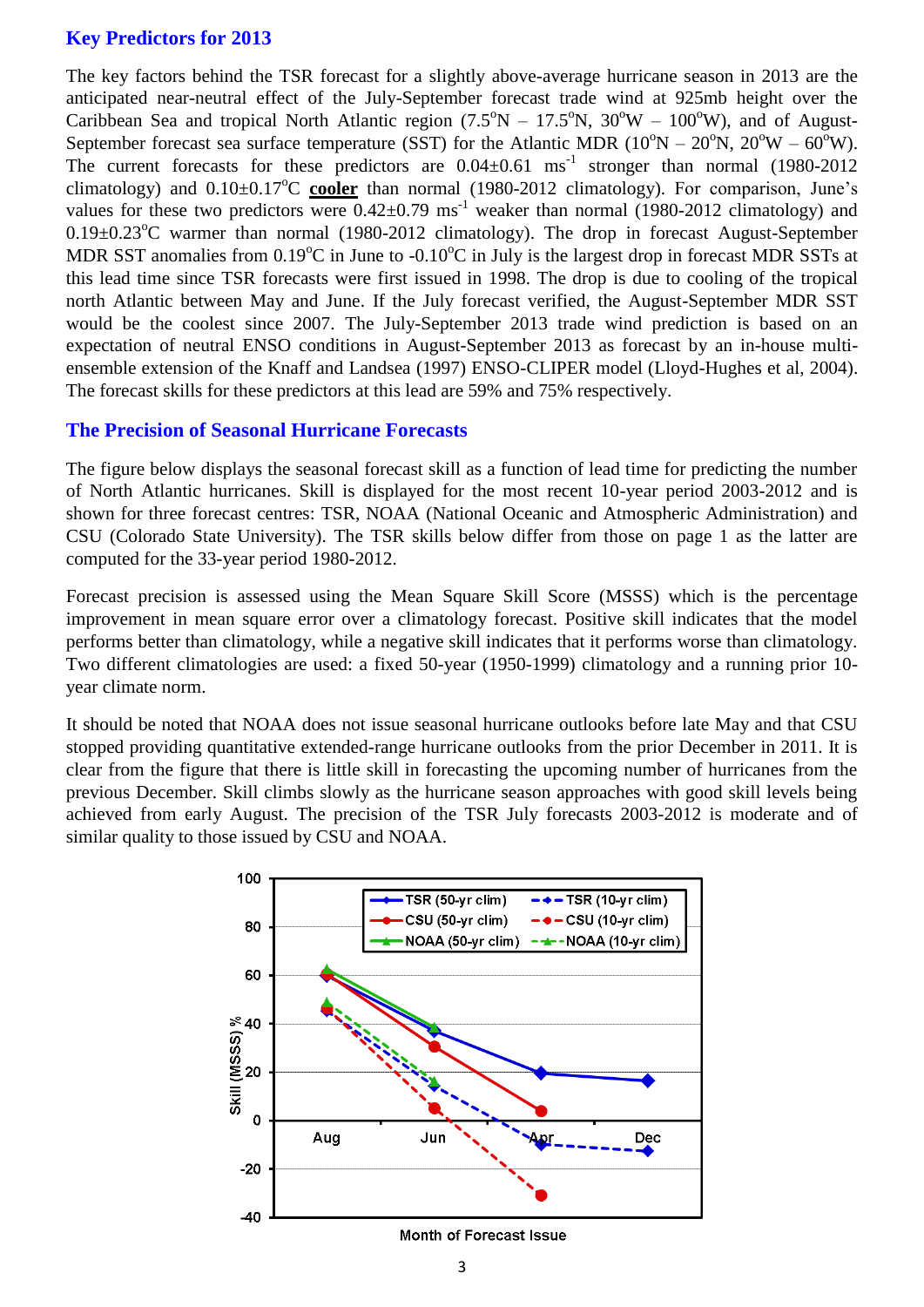## **Further Information and Next Forecast**

Further information about TSR forecasts and verifications may be obtained from the TSR web site *http://www.tropicalstormrisk.com*. The final TSR forecast update for the 2013 Atlantic hurricane season will be issued on the  $6<sup>th</sup>$  August 2013.

#### **References**

- Knaff, J. A. and C. W. Landsea, An El Niño-Southern Oscillation Climatology and Persistence (CLIPER) Forecasting Scheme, *Wea. Forecasting*, **12**, 633-652, 1997.
- [Lloyd-Hughes, B., M. A. Saunders and P. Rockett, A consolidated CLIPER model for improved](http://www.tropicalstormrisk.com/docs/Lloyd-Hughesetal2004.pdf)  [August-September ENSO prediction skill,](http://www.tropicalstormrisk.com/docs/Lloyd-Hughesetal2004.pdf) *Wea. Forecasting*, **19**, 1089-1105, 2004.

#### **Appendix – Predictions from Previous Months**

#### **1. Atlantic ACE Index and System Numbers**

| <b>Atlantic ACE Index and System Numbers 2013</b> |             |                     |                                    |                 |                              |  |  |
|---------------------------------------------------|-------------|---------------------|------------------------------------|-----------------|------------------------------|--|--|
|                                                   |             | <b>ACE</b><br>Index | Named<br>Tropical<br><b>Storms</b> | Hurricanes      | Intense<br><b>Hurricanes</b> |  |  |
| Average Number $(\pm SD)$ (1950-2012)             |             | 103 $(\pm 59)$      | $10.8 (\pm 4.4)$                   | 6.3 $(\pm 2.7)$ | $2.7 \ (\pm 1.9)$            |  |  |
| Average Number (2003-2012)                        |             | 143                 | 16.4                               | 8.1             | 3.8                          |  |  |
|                                                   | 5 Jul 2013  | 112 $(\pm 44)$      | 14.5 $(\pm 3.4)$                   | $6.7 (\pm 2.2)$ | 3.1 $(\pm 1.4)$              |  |  |
| TSR Forecasts $(\pm SD)$                          | 4 Jun 2013  | 134 $(\pm 47)$      | $15.6 (\pm 3.6)$                   | 7.7 $(\pm 2.4)$ | 3.5 $(\pm 1.5)$              |  |  |
|                                                   | 24 May 2013 | 130 $(\pm 51)$      | 15.3 $(\pm 3.9)$                   | 7.5 $(\pm 2.7)$ | 3.4 $(\pm 1.5)$              |  |  |
|                                                   | 5 Apr 2013  | 131 $(\pm 55)$      | 15.2 $(\pm 4.1)$                   | 7.5 $(\pm 2.8)$ | 3.4 $(\pm 1.6)$              |  |  |
|                                                   | 5 Dec 2012  | 134 $(\pm 56)$      | $15.4 (\pm 4.3)$                   | 7.7 $(\pm 2.9)$ | 3.4 $(\pm 1.6)$              |  |  |
|                                                   | 3 Jun 2013  | 165                 | 18                                 | 9               | 4                            |  |  |
| <b>CSU</b> Forecasts                              | 10 Apr 2013 | 165                 | 18                                 | 9               | $\overline{4}$               |  |  |
| <b>NOAA Forecast</b>                              | 23 May 2013 | 111-190             | $13 - 20$                          | $7 - 11$        | $3-6$                        |  |  |
| UK Met Office<br>Forecast                         | 15 May 2013 | 130 $(\pm 54)$      | 14 $(\pm 4)$                       | $9(\pm 5)$      |                              |  |  |
| Institute of<br>Meteorology, Cuba                 | 4 May 2013  |                     | 17                                 | 9               |                              |  |  |

#### **2. MDR, Caribbean Sea and Gulf of Mexico ACE Index and Numbers**

| <b>MDR, Caribbean Sea and Gulf of Mexico ACE Index and Numbers 2013</b> |             |                     |                                    |                 |                              |  |  |  |
|-------------------------------------------------------------------------|-------------|---------------------|------------------------------------|-----------------|------------------------------|--|--|--|
|                                                                         |             | <b>ACE</b><br>Index | Named<br>Tropical<br><b>Storms</b> | Hurricanes      | Intense<br><b>Hurricanes</b> |  |  |  |
| Average Number $(\pm SD)$ (1950-2012)                                   |             | 81 $(\pm 58)$       | 7.4 $(\pm 3.5)$                    | 4.4 $(\pm 2.5)$ | 2.4 $(\pm 1.8)$              |  |  |  |
| Average Number (2003-2012)                                              |             | 119                 | 11.1                               | 6.2             | 3.4                          |  |  |  |
|                                                                         | 4 Jul 2013  | $88 (\pm 42)$       | $9.2 \ (\pm 2.4)$                  | 4.8 $(\pm 1.7)$ | $2.7 \ (\pm 1.3)$            |  |  |  |
| TSR Forecast $(\pm SD)$                                                 | 4 Jun 2013  | 110 $(\pm 43)$      | $10.3 \ (\pm 2.6)$                 | 5.8 $(\pm 1.9)$ | 3.1 $(\pm 1.3)$              |  |  |  |
|                                                                         | 24 May 2013 | $106 (\pm 48)$      | $10.0 (\pm 3.0)$                   | 5.6 $(\pm 2.2)$ | 3.0 $(\pm 1.4)$              |  |  |  |
|                                                                         | 5 Apr 2013  | 72 $(\pm 52)$       | 7.4 $(\pm 3.3)$                    | 3.9 $(\pm 2.4)$ | 2.3 $(\pm 1.5)$              |  |  |  |